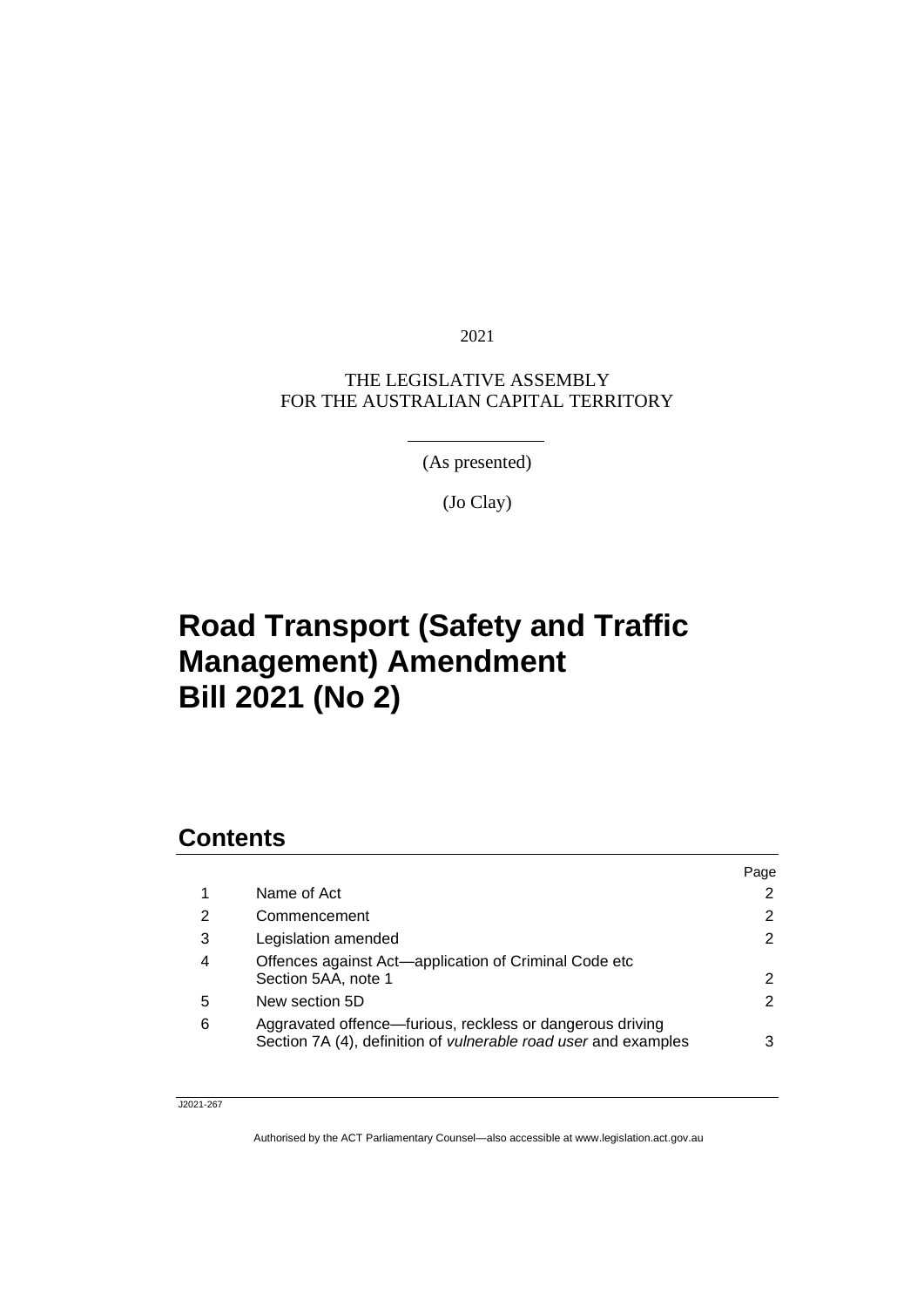**Contents** 

#### Page

| <b>Schedule 1</b> | Road Transport (Offences) Regulation 2005- |  |
|-------------------|--------------------------------------------|--|
|                   | <b>Consequential amendment</b>             |  |

contents 2 Road Transport (Safety and Traffic Management) Amendment Bill 2021 (No 2)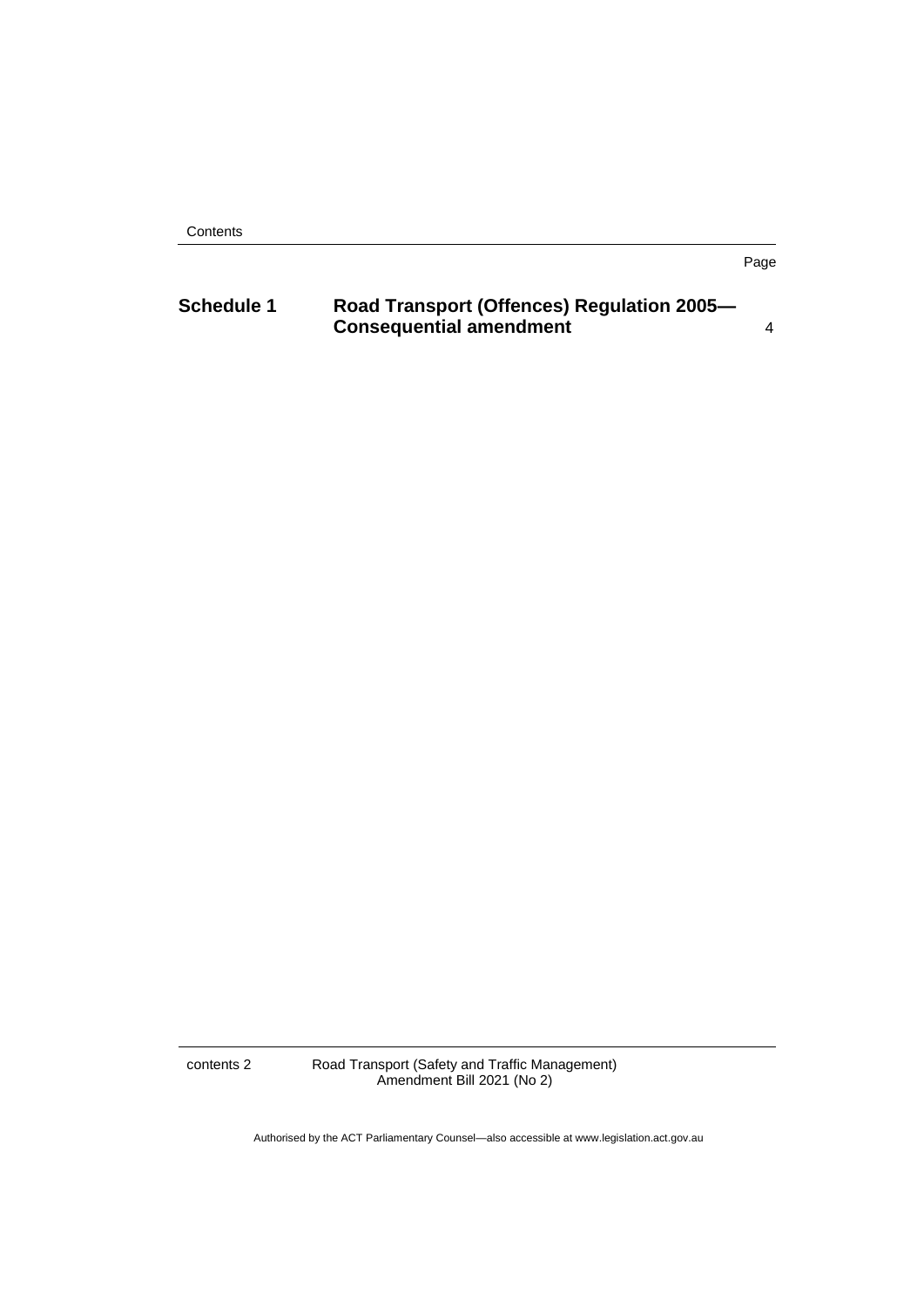2021

#### THE LEGISLATIVE ASSEMBLY FOR THE AUSTRALIAN CAPITAL TERRITORY

(As presented)

(Jo Clay)

## **Road Transport (Safety and Traffic Management) Amendment Bill 2021 (No 2)**

### **A Bill for**

֖֖֖֚֚֚֡֬֝֬

An Act to amend the *[Road Transport \(Safety and Traffic Management\) Act](http://www.legislation.act.gov.au/a/1999-80) 1999*, and for other purposes

The Legislative Assembly for the Australian Capital Territory enacts as follows:

J2021-267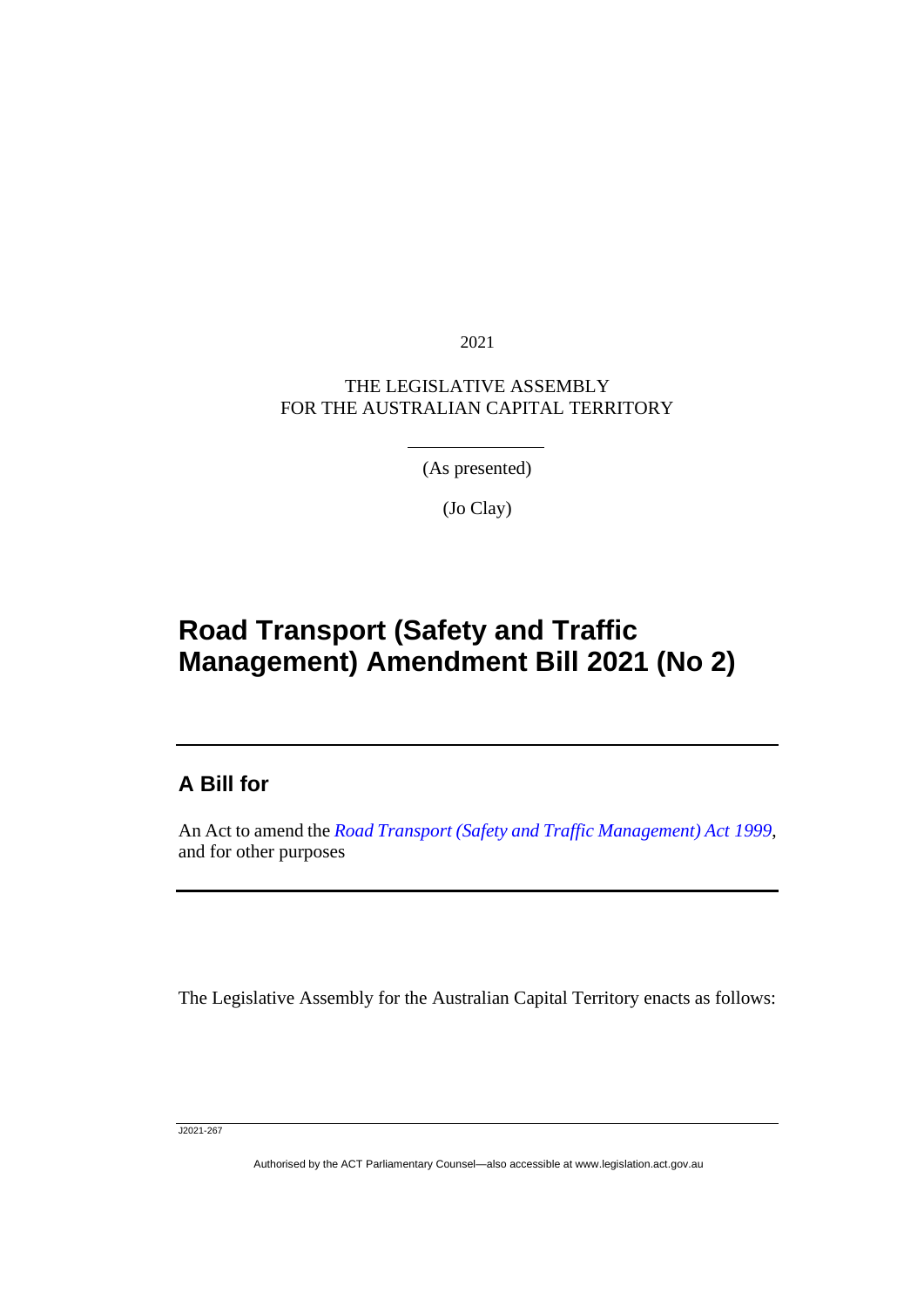<span id="page-3-4"></span><span id="page-3-3"></span><span id="page-3-2"></span><span id="page-3-1"></span><span id="page-3-0"></span>

| 1        | 1                                                                               |     | <b>Name of Act</b>                                                                                                                         |  |  |
|----------|---------------------------------------------------------------------------------|-----|--------------------------------------------------------------------------------------------------------------------------------------------|--|--|
| 2<br>3   |                                                                                 |     | This Act is the <i>Road Transport (Safety and Traffic Management)</i><br>Amendment Act 2021 (No 2).                                        |  |  |
| 4        | $\overline{2}$                                                                  |     | <b>Commencement</b>                                                                                                                        |  |  |
| 5        |                                                                                 |     | This Act commences on the day after its notification day.                                                                                  |  |  |
| 6<br>7   |                                                                                 |     | <b>Note</b><br>The naming and commencement provisions automatically commence on<br>the notification day (see Legislation Act, $s$ 75 (1)). |  |  |
| 8        | 3                                                                               |     | <b>Legislation amended</b>                                                                                                                 |  |  |
| 9<br>10  | This Act amends the Road Transport (Safety and Traffic<br>Management) Act 1999. |     |                                                                                                                                            |  |  |
| 11       |                                                                                 |     | <b>Note</b><br>This Act also amends other legislation (see sch 1).                                                                         |  |  |
| 12<br>13 | $\overline{\mathbf{4}}$                                                         |     | <b>Offences against Act-application of Criminal Code etc</b><br><b>Section 5AA, note 1</b>                                                 |  |  |
| 14       | insert                                                                          |     |                                                                                                                                            |  |  |
| 15       |                                                                                 |     | s 5D (Negligent driving—harm to vulnerable road user)                                                                                      |  |  |
| 16       | 5                                                                               |     | <b>New section 5D</b>                                                                                                                      |  |  |
| 17       |                                                                                 |     | insert                                                                                                                                     |  |  |
| 18       | 5D                                                                              |     | Negligent driving-harm to vulnerable road user                                                                                             |  |  |
| 19       |                                                                                 | (1) | A person commits an offence if—                                                                                                            |  |  |
| 20<br>21 |                                                                                 |     | the person drives a motor vehicle negligently on a road or road<br>(a)<br>related area; and                                                |  |  |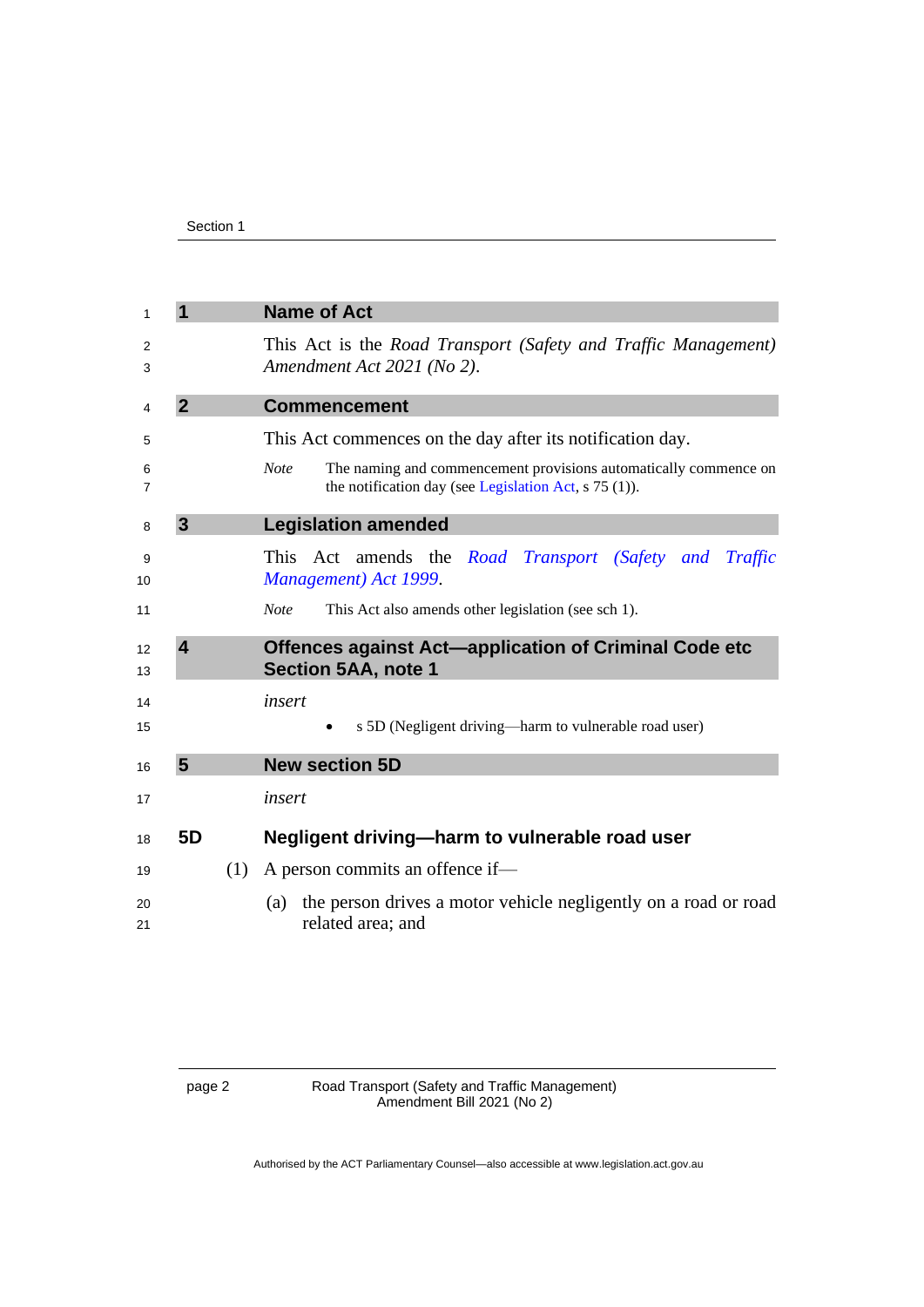<span id="page-4-0"></span>

| 1<br>2              |   |     | the driving of the motor vehicle causes harm to another person;<br>(b)<br>and                                                             |  |  |
|---------------------|---|-----|-------------------------------------------------------------------------------------------------------------------------------------------|--|--|
| 3                   |   |     | the other person is a vulnerable road user.<br>(c)                                                                                        |  |  |
| 4                   |   |     | A <i>vulnerable road user</i> includes a motorcyclist (see dict).<br><i>Note</i>                                                          |  |  |
| 5                   |   |     | Maximum penalty: 50 penalty units.                                                                                                        |  |  |
| 6                   |   | (2) | Strict liability applies to subsection $(1)$ (b) and $(c)$ .                                                                              |  |  |
| 7                   |   | (3) | In this section:                                                                                                                          |  |  |
| 8                   |   |     | <b>harm</b> —see the Criminal Code, dictionary.                                                                                           |  |  |
| 9<br>10<br>11<br>12 | 6 |     | Aggravated offence-furious, reckless or dangerous<br>driving<br>Section 7A (4), definition of <i>vulnerable road user</i> and<br>examples |  |  |
| 13                  |   |     | relocate to dictionary                                                                                                                    |  |  |

Road Transport (Safety and Traffic Management) Amendment Bill 2021 (No 2)

page 3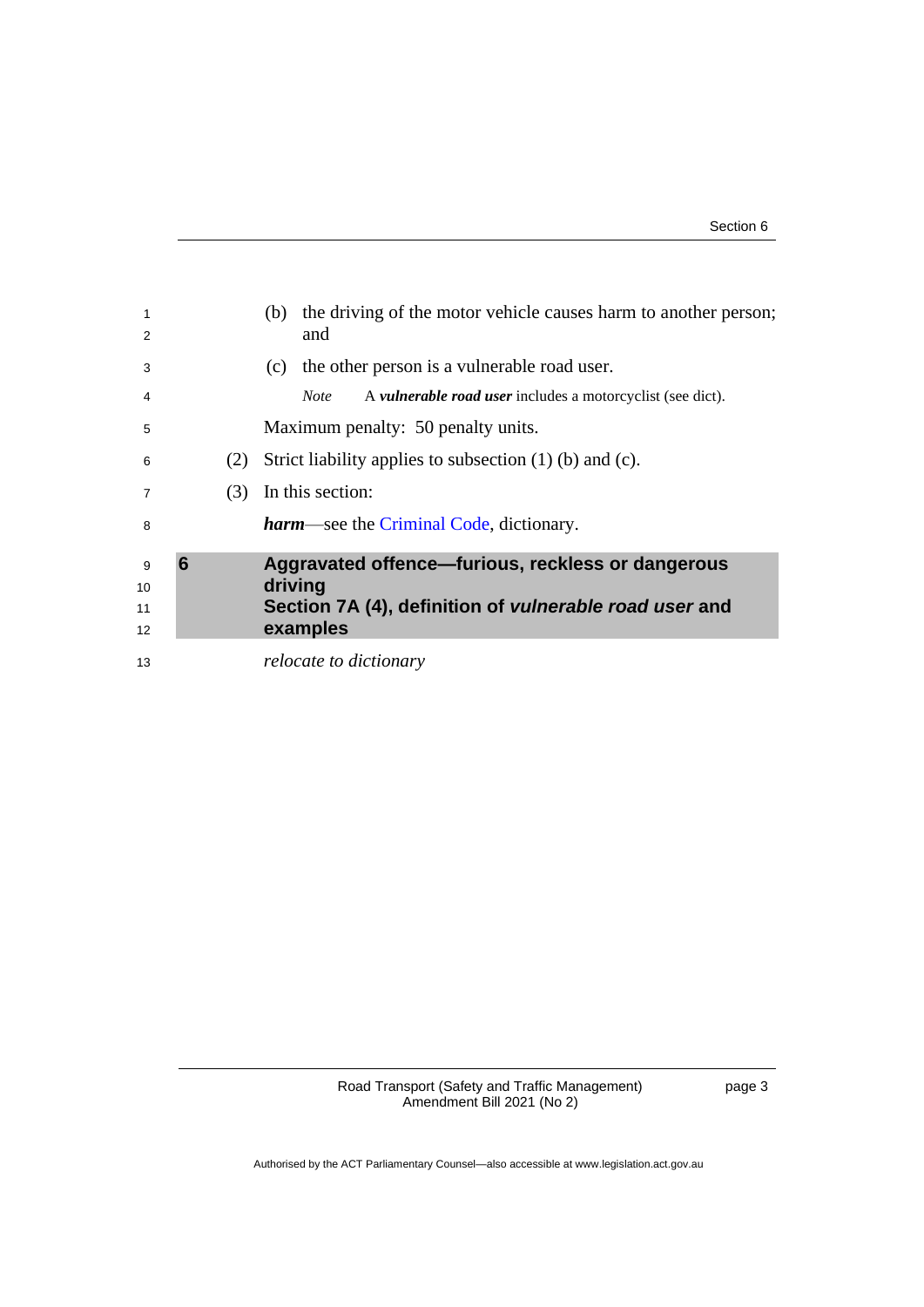**Schedule 1** Road Transport (Offences) Regulation 2005—Consequential amendment

Amendment [1.1]

## <sup>1</sup> **Schedule 1 Road Transport (Offences) Regulation 2005—** <sup>2</sup> **Consequential amendment**

- <sup>3</sup> **[1.1] Schedule 1, part 1.12, new item 8A**
- <sup>4</sup> *insert*

| 0A | - 1<br>ىر | $\mathbf{v}$<br>$\mathbf{A}$<br>roag<br>anı | 50 | ึ กเม<br>. |  |
|----|-----------|---------------------------------------------|----|------------|--|
|    |           | user                                        |    |            |  |

<span id="page-5-0"></span>page 4 Road Transport (Safety and Traffic Management) Amendment Bill 2021 (No 2)